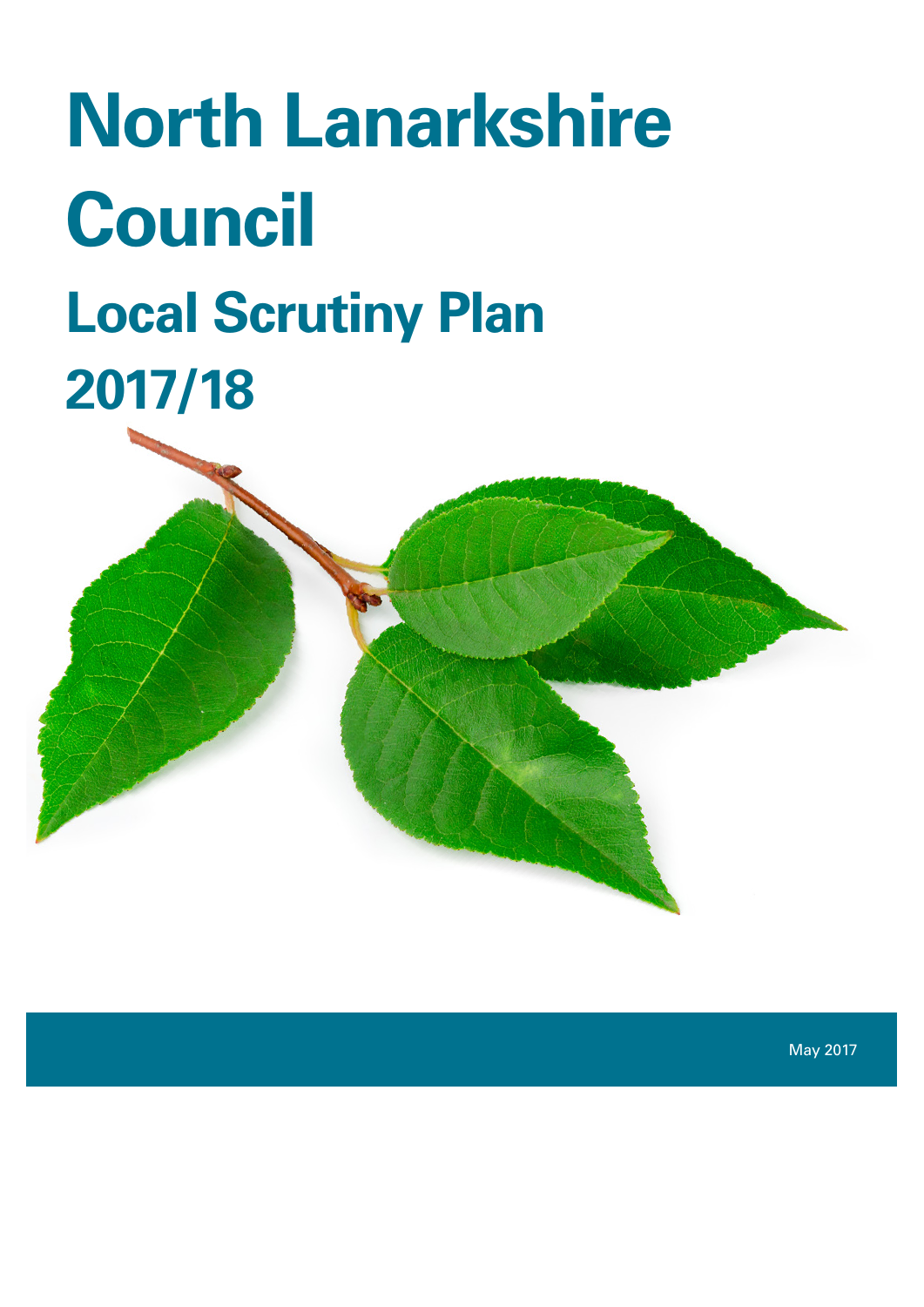# **North Lanarkshire Council**

### **Local Scrutiny Plan – April 2017 to March 2018**

#### **Introduction**

This local scrutiny plan sets out the planned scrutiny activity in North Lanarkshire Council during the financial year 2017/18. The plan is based on a shared risk assessment undertaken by a local area network (LAN), comprising representatives of all the scrutiny bodies who engage with the council. The shared risk assessment process draws on a range of evidence with the aim of determining any scrutiny activity required and focusing this in the most proportionate way.

This plan does not identify or address all risks in the council. It covers only those risk areas that the LAN has identified as requiring scrutiny, or where scrutiny is planned as part of a national programme. Planned scrutiny activity across all councils in Scotland informs the National Scrutiny Plan for 2017/18, which is available on the Audit Scotland website.

#### **Scrutiny risks**

- 1. The LAN has identified no scrutiny risks which require them to undertake specific activity in the coming year. There are a few areas where the LAN will carry out ongoing oversight and monitoring. Scrutiny activity undertaken in the last twelve months was part of planned national activity. A number of reports have been issued on this work.
- 2. In October 2015, the Policy and Resources Committee considered the draft savings options for 2016/17 to 2017/18 and recognised the need to achieve savings of £49.708 million over the two year period. Budget reporting for 2016/17 forecast a year end underspend of £8.463 million. However, future financial challenges are unlikely to diminish. The most recent council restructuring report presented plans for a further workforce reduction of 120 FTE. The council considered the 2017/18 revenue budget at a meeting on 23 February 2017. The approved 2017/18 budget continued the council tax freeze and details a 2017/18 savings gap of £18.590 million that needs to be addressed through a range of measures. These measures include the application of a total value of £14 million on a one off basis for 2017 /18. External auditors will continue to monitor developments in this area through the 2017/18 annual audit process and the planned Best Value audit work on financial planning.
- 3. Since the integration of health and social care in April 2016, a number of structures and arrangements have been put in place to support governance and financial accountability. The North Lanarkshire Integration Joint Board has established a Finance and Audit Committee and a Planning, Performance and Assurance Committee. The Strategic Commissioning Plan has been agreed and sets out how integrated support and services will be delivered in the future. This has been informed by engagement with citizens, service users, the independent and third sector and practitioners. It was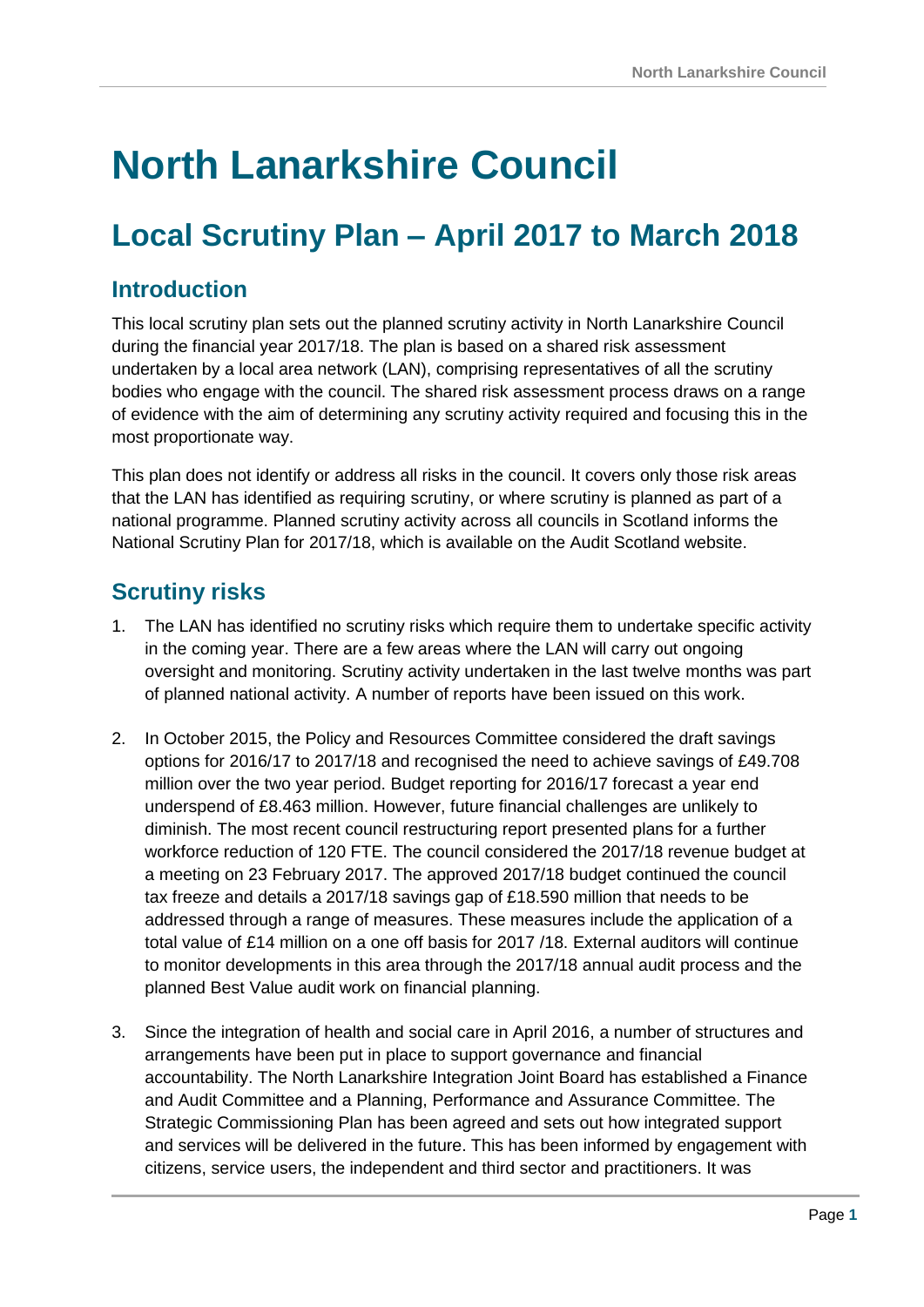finalised in March 2017. Due diligence work on the financial budget has been completed and reported to the Integration Joint Board. The LAN will continue to monitor progress on the integration of health and social care.

- 4. Within community planning, the council and partner agencies have reviewed the future purpose and vision for the North Lanarkshire Partnership (NLP) in light of the Community Empowerment (Scotland) Act 2015. The NLP Board has developed a number of strategic priorities to govern future direction and joint working and has agreed partner leads to take forward each priority area.
- 5. The Accounts Commission agreed the overall framework for a new approach to auditing Best Value in June 2016. Best Value will be assessed over the five year audit appointment, as part of the annual audit work. In addition, a Best Value Assurance Report (BVAR) for each council will be considered by the Accounts Commission at least once in this five year period. The BVAR report for North Lanarkshire Council is not planned in the period covered by this scrutiny plan. The Best Value audit work planned this year will focus on the council's arrangements for demonstrating Best Value in financial planning and financial governance and resource management, and will be reported in the Annual Audit Report.
- 6. The majority of inspections undertaken by Education Scotland have been positive in terms of outcomes for children and young people. Education Scotland continues to engage with the council in a few inspections until provision reaches a satisfactorily or better level for children and young people. Over the past year, SQA results from S4 to S6 continue to improve in secondary attainment. The Scottish Attainment Challenge (SAC) remains a significant focus within the council in closing the attainment gap. The authority has spent most of its allocated Scottish Attainment Challenge funding. Plans for taking forward the Pupil Equity Fund (PEF) are under discussion.
- 7. Education Scotland worked in partnership with North Lanarkshire Council in a validated self-evaluation (VSE) of its educational psychology service. The findings from this evaluation were very positive. On the instruction of the Deputy First Minister, Education Scotland engaged with North Lanarkshire Council as part of a national workload review. The authority was reported as giving reasonable support and guidance to prevent or reduce undue workload demands on staff. There will be a strategic inspection of Community Learning and Development in 2017/18.
- 8. The Care Inspectorate and Healthcare Improvement Scotland will introduce a revised approach to the joint strategic inspections of services for adults for 2017/18 which will assess the extent to which the planning, organisation and coordination of services comply with the principles of integration and contribute to the national health and wellbeing outcomes. Inspections will include a focus on joint strategic commissioning. In 2017/18, the Care Inspectorate will also lead on thematic activity in the areas of adult support and protection and self-directed support, working with a range of scrutiny partners.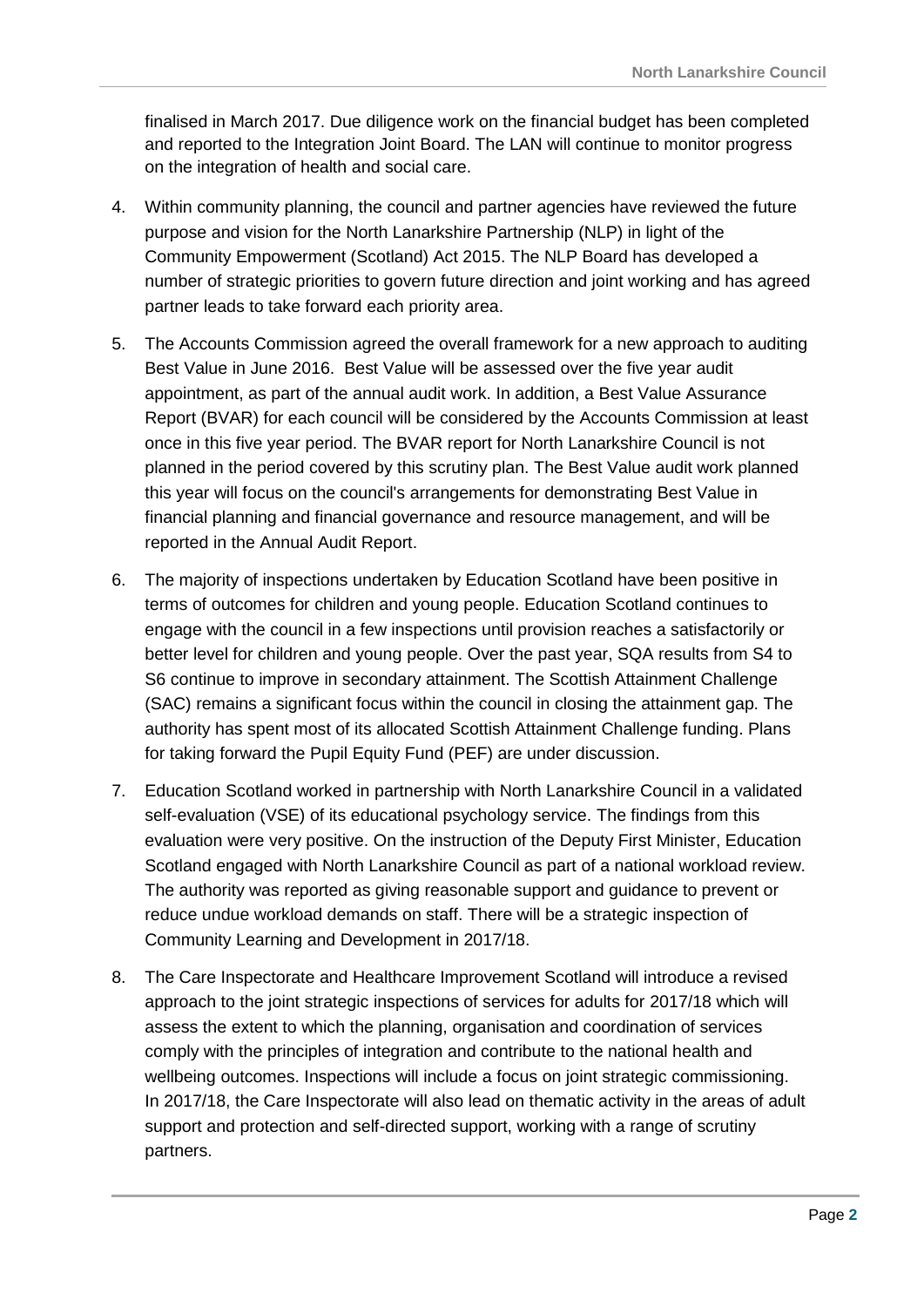- 9. During 2016/17, the Care Inspectorate carried out Validated Self-Evaluation (VSE) activity with Alcohol and Drug Partnerships (ADPs). The purpose of this activity was to support the validation of ADP and services' self-assessment of local implementation and service compliance with the Quality Principles: Standard Expectations of Care and Support in Drug & Alcohol Services. The findings from this validation work will inform the future programme of national support for continuous improvement. The Care Inspectorate provided feedback from its work to individual ADPs in December 2016 and is due to publish a national overview report in May 2017.
- 10. To assess the risk to social landlord services the Scottish Housing Regulator (SHR) has reviewed and compared the 2015/16 performance of all Scottish social landlords to identify the weakest performing landlords. SHR has assessed that no additional scrutiny is required in this council beyond statutory/ongoing work during 2016/17. SHR will publish the findings of its thematic inquiry work into gas safety and repairs completed during 2016/17. It may carry out further thematic inquiries during 2017/18. SHR will also review the Scottish Social Housing Charter data submitted by landlords and carry out data accuracy visits during the second quarter of 2017/18. If the council is to be involved in a thematic inquiry or a data accuracy visit SHR will confirm this directly with the council and the LAN lead.
- 11. As shown in Appendix 1, the council will be subject to a range of risk-based and nationally driven scrutiny activity between April 2017 and March 2018. For some of their scrutiny activity in 2017/18, scrutiny bodies are still to determine the specific council areas that will be covered by their work programmes. Where a council is to be involved, the relevant scrutiny body will confirm this with the council and the appropriate LAN lead.
- 12. In addition to specific work shown in Appendix 1, routine, scheduled audit and inspection work will take place through the annual audit process and the ongoing inspection of early learning centres, schools, learning communities and care establishments by Education Scotland and the Care Inspectorate respectively. Audit Scotland plans to undertake performance audit work in a range of areas covering local government during 2017/18. These include Arms Length External Organisations (ALEOs), city deals, children's mental health and health and social care integration. Any engagement with individual councils is still to be determined. Details of future audit work are available on the Audit Scotland website [here.](http://www.audit-scotland.gov.uk/our-work/future-work)

#### **May 2017**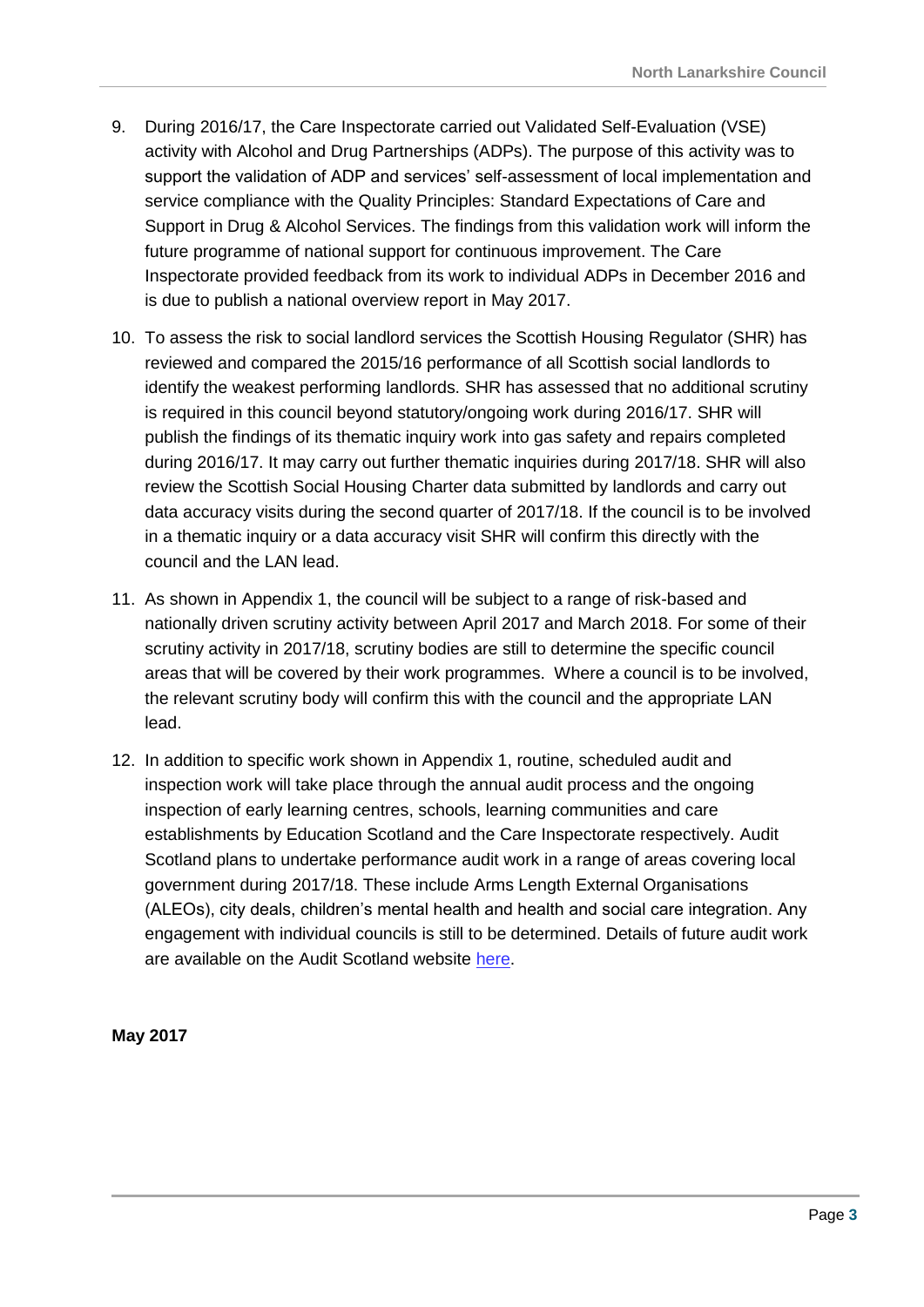#### **Appendix 1: Scrutiny plan**

| <b>Scrutiny body</b>                       | <b>Scrutiny activity</b>                                                                                                                             | <b>Date</b>      |
|--------------------------------------------|------------------------------------------------------------------------------------------------------------------------------------------------------|------------------|
| <b>Audit Scotland</b>                      | N/A                                                                                                                                                  |                  |
|                                            | Audit Scotland plans to undertake performance audit work<br>in a range of areas during 2017/18. These include:                                       |                  |
|                                            | Self-directed support: a follow-up audit                                                                                                             |                  |
|                                            | <b>Equal pay (North Lanarkshire Council is a selected study</b><br>site)                                                                             |                  |
|                                            | Early learning and childcare                                                                                                                         |                  |
|                                            | Arms-Length External Organisations (ALEOs)                                                                                                           |                  |
|                                            | Children's mental health                                                                                                                             |                  |
|                                            | Innovative financing - city deals                                                                                                                    |                  |
|                                            | Health and social care integration: Part 2                                                                                                           |                  |
|                                            | Unless identified above, any engagement with individual                                                                                              |                  |
|                                            | councils is still to be determined. Details of future audit                                                                                          |                  |
|                                            | work are available on the Audit Scotland website here.                                                                                               |                  |
| Care Inspectorate and<br>Scotland          | North Lanarkshire has been identified for a joint inspection July-August 2017<br>Healthcare Improvement of adult services within the 2017-18 period. |                  |
| <b>Education Scotland</b>                  | Strategic inspection of Community Learning and<br>Development (CLD)                                                                                  | <b>June 2017</b> |
| Her Majesty's Fire<br>Service Inspectorate | The local inspection of fire services.                                                                                                               | December 2017    |
| (HMFSI)                                    |                                                                                                                                                      |                  |